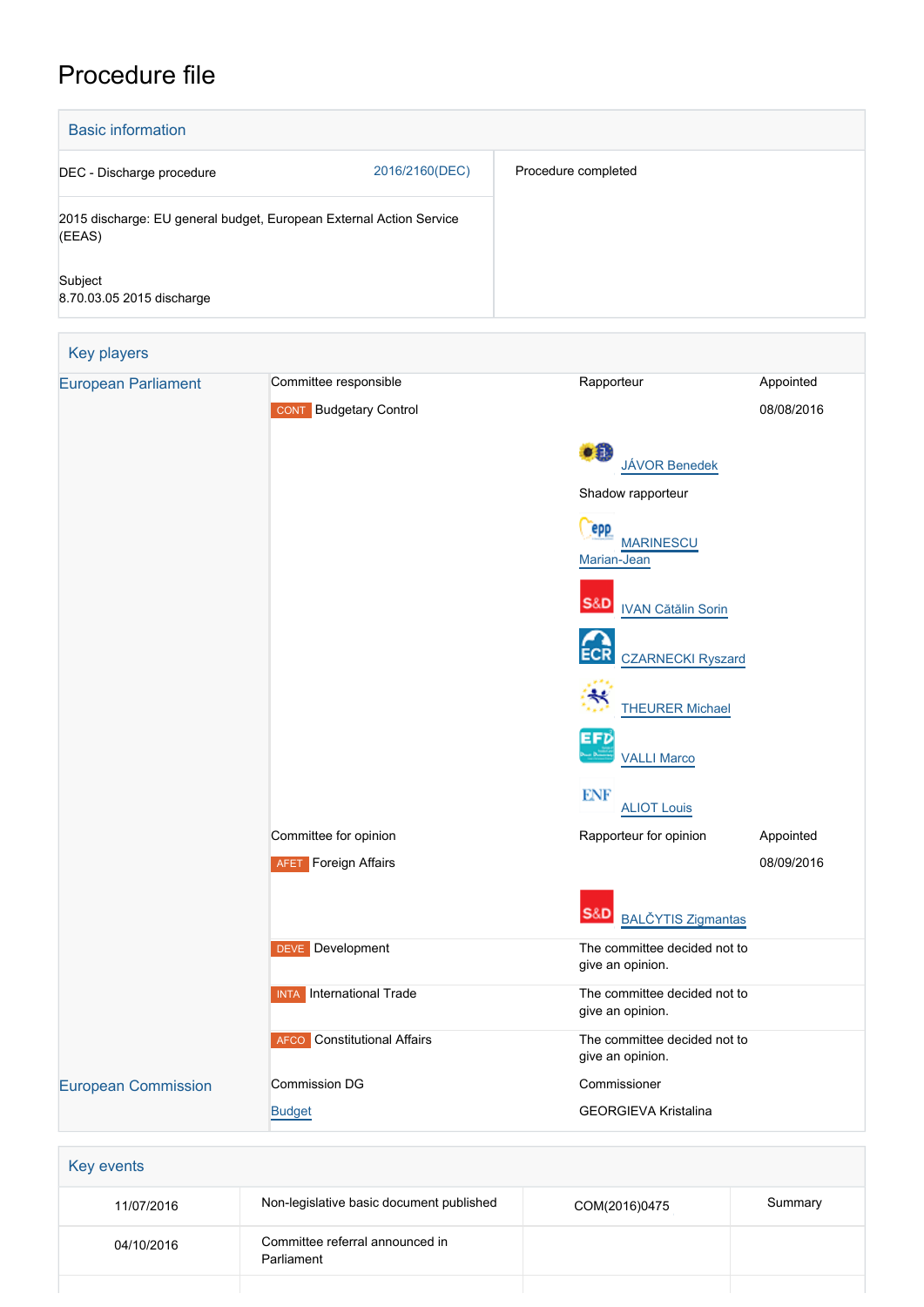| 22/03/2017 | Vote in committee                       |              |         |
|------------|-----------------------------------------|--------------|---------|
| 30/03/2017 | Committee report tabled for plenary     | A8-0122/2017 | Summary |
| 26/04/2017 | Debate in Parliament                    |              |         |
| 27/04/2017 | Results of vote in Parliament           |              |         |
| 27/04/2017 | Decision by Parliament                  | T8-0152/2017 | Summary |
| 27/04/2017 | End of procedure in Parliament          |              |         |
| 29/09/2017 | Final act published in Official Journal |              |         |

### Technical information

| Procedure reference        | 2016/2160(DEC)            |
|----------------------------|---------------------------|
| Procedure type             | DEC - Discharge procedure |
| Stage reached in procedure | Procedure completed       |
| Committee dossier          | CONT/8/07214              |

## Documentation gateway

| Non-legislative basic document                         |      | COM(2016)0475 | 11/07/2016 | EC. | Summary |
|--------------------------------------------------------|------|---------------|------------|-----|---------|
| Committee opinion                                      | AFET | PE594.061     | 02/02/2017 | EP  |         |
| Committee draft report                                 |      | PE593.846     | 06/02/2017 | EP  |         |
| Supplementary non-legislative basic<br>document        |      | 05876/2017    | 17/02/2017 | CSL | Summary |
| Amendments tabled in committee                         |      | PE600.917     | 07/03/2017 | EP  |         |
| Committee report tabled for plenary, single<br>reading |      | A8-0122/2017  | 30/03/2017 | EP  | Summary |
| Text adopted by Parliament, single reading             |      | T8-0152/2017  | 27/04/2017 | EP  | Summary |

#### Final act

Budget 2017/1620 [OJ L 252 29.09.2017, p. 0124](https://eur-lex.europa.eu/legal-content/EN/TXT/?uri=OJ:L:2017:252:TOC) Summary

## 2015 discharge: EU general budget, European External Action Service (EEAS)

PURPOSE: presentation by the Commission of the consolidated annual accounts of the European Union for the financial year 2015, as part of the 2015 discharge procedure.

Analysis of the accounts of the EU Institutions: European External Action Service.

Legal reminder: the consolidated annual accounts of the European Union for the year 2015 have been prepared on the basis of the information presented by the institutions and bodies under Article 148(2) of the Financial Regulation applicable to the general budget of the European Union.

(1) Governance and budgetary principles: the organisational governance of the EU consists of institutions, agencies and other EU bodies. The main institutions in the sense of being responsible for drafting policies and taking decisions are the EP, the European Council, the Council and the Commission.

The EU Budget finances a wide range of policies and programmes throughout the EU. In accordance with the priorities set by the European Parliament and the Council in the Multiannual Financial Framework (MFF), the Commission carries out specific programmes, activities and projects in the field.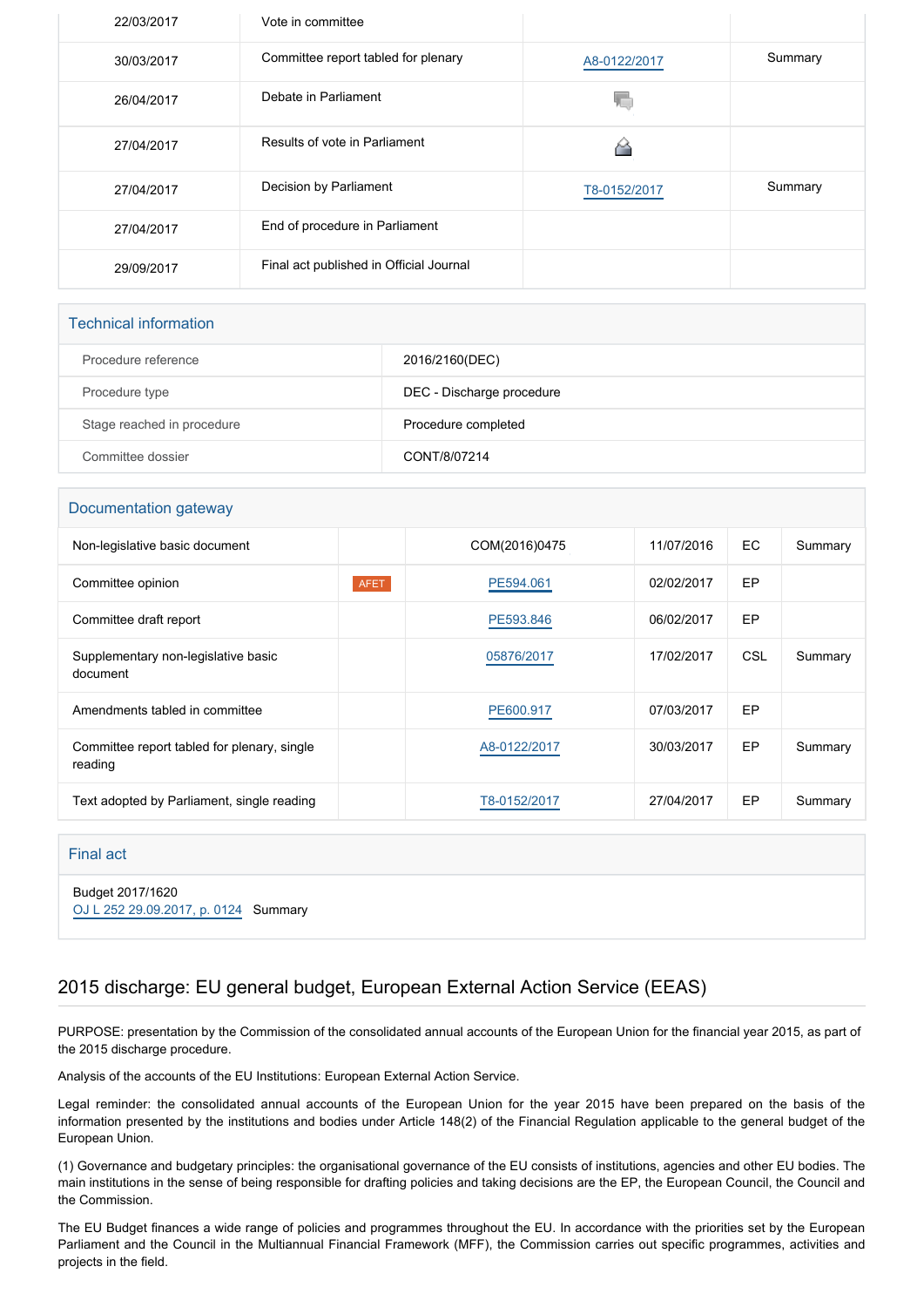The budget is prepared by the Commission and usually agreed in mid-December by the Parliament and the Council, based on the procedure of Art. 314 TFEU.

According to the principle of budget equilibrium, the total revenue must equal total expenditure (payment appropriations) for a given financial year.

EU revenues: the EU has two main categories of funding: own resources revenues and sundry revenues. Own resources can be divided into traditional own resources (such as custom levies), the own resource based on value added tax (VAT) and the resource based on gross national income (GNI). Sundry revenues arising from the activities of the EU (e.g. competition fines) normally represent less than 10 % of total revenue. Own resources revenue make up the vast majority of EU funding.

Expenditure of the EU institutions: the EU's operational expenditure of these institutions takes different forms, depending on how the money is paid out and managed.

From 2014 onwards, the Commission classifies its expenditure as follows:

- Direct management: the budget is implemented directly by the Commission services.
- Indirect management: the Commission confers tasks of implementation of the budget to bodies of EU law or national law, such as the EU agencies.
- Shared management: under this method of budget implementation tasks are delegated to Member States. About 80 % of the expenditure falls under this management mode covering such areas as agricultural spending and structural actions.

Consolidated annual accounts of the EU: this Commission document concerns the EU's consolidated accounts for the year 2015 and details how spending by the EU institutions and bodies was carried out. The consolidated annual accounts of the EU provide financial information on the activities of the institutions, agencies and other bodies of the EU from an accrual accounting and budgetary perspective.

It also presents the accounting principles applicable to the European budget (in particular, consolidation).

The document also presents the different financial actors involved in the budget process (accounting officers, internal officers and authorising officers) and recalls their respective roles in the context of the tasks of sound financial management.

Audit and discharge: the EUs annual accounts and resource management are audited by the European Court of Auditors, its external auditor, which as part of its activities draws up for the European Parliament and the Council:

- an annual report on the activities financed from the general budget, detailing its observations on the annual accounts and underlying transactions;
- an opinion, based on its audits and given in the annual report in the form of a statement of assurance, on (i) the reliability of the accounts and (ii) the legality and regularity of the underlying transactions involving both revenue collected from taxable persons and payments to final beneficiaries.

The discharge represents the political aspect of the external control of budget implementation and is the decision by which the European Parliament, acting on a Council recommendation, "releases" the Commission (and other EU bodies) from its responsibility for management of a given budget by marking the end of that budget's existence. This discharge procedure may produce three outcomes: (i) the granting; (ii) postponement; (iii) or the refusal of the discharge.

The document also presents a series of tables and detailed technical indicators on (i) the balance sheet; (ii) the economic outturn account; (iii) cashflow tables; (iv) technical annexes concerning the financial statements.

(2) Implementation of the EEASs appropriations for the financial year 2015: the document comprises a series of detailed tables, the most important concerning the implementation of the budget.

As regards the EEASs expenditure, the document stated that the available appropriations in 2015 amounted to EUR 920 million, with an implementation rate of payments of 85.53%.

As regards the budget implementation of the EESC, the [Annual Activity Report 2015](https://polcms.secure.europarl.europa.eu/cmsdata/upload/626f8ad8-2fb5-4af2-9643-4af8a05fe804/AAR2015-inclAnnexes.pdf) stated that the 2015 was marked by following missions:

- consolidation of the External Action Service and improving internal governance;
- opening of an EU delegation in Tehran, Somalia (with the relocation of the Somalian Delegation from Nairobi to Mogadishu);
- the objective employing at least one third of Member States diplomats;
- the network of EU delegations was stable (no delegations were closed nor were any new ones opened): delegations in Liberia, Sierra Leone, Guinea Conakry and Nigeria were affected by the Ebola crisis and some were evacuated;
- improving administrative support to delegations and staff training.

Lastly, the report noted that an EEAS staff member, Mr. Ronny Piens, was killed in Bamako (Mali) in a terrorist attack.

# 2015 discharge: EU general budget, European External Action Service (EEAS)

Based on the observations contained in the report by the Court of Auditors, the Council called on the European Parliament to grant discharge to all of the EU institutions in respect of the implementation of their respective budgets for the financial year 2015.

The Council welcomed that the administrative and related expenditure of the EU institutions remained free from material error with an estimated level of error of 0.6 %, which is well below the materiality threshold. It noted with satisfaction that no serious weaknesses were identified by the Court in the supervisory and control systems and in the examined annual activity reports.

The Council took note of a limited number of errors detected by the Court, notably in the recruitment and procurement procedures and in the management of staff allowances.

The Council also regretted the shortcomings observed by the Court in the European External Action Service, notably concerning the procurement procedures for low value contracts under the responsibility of delegations.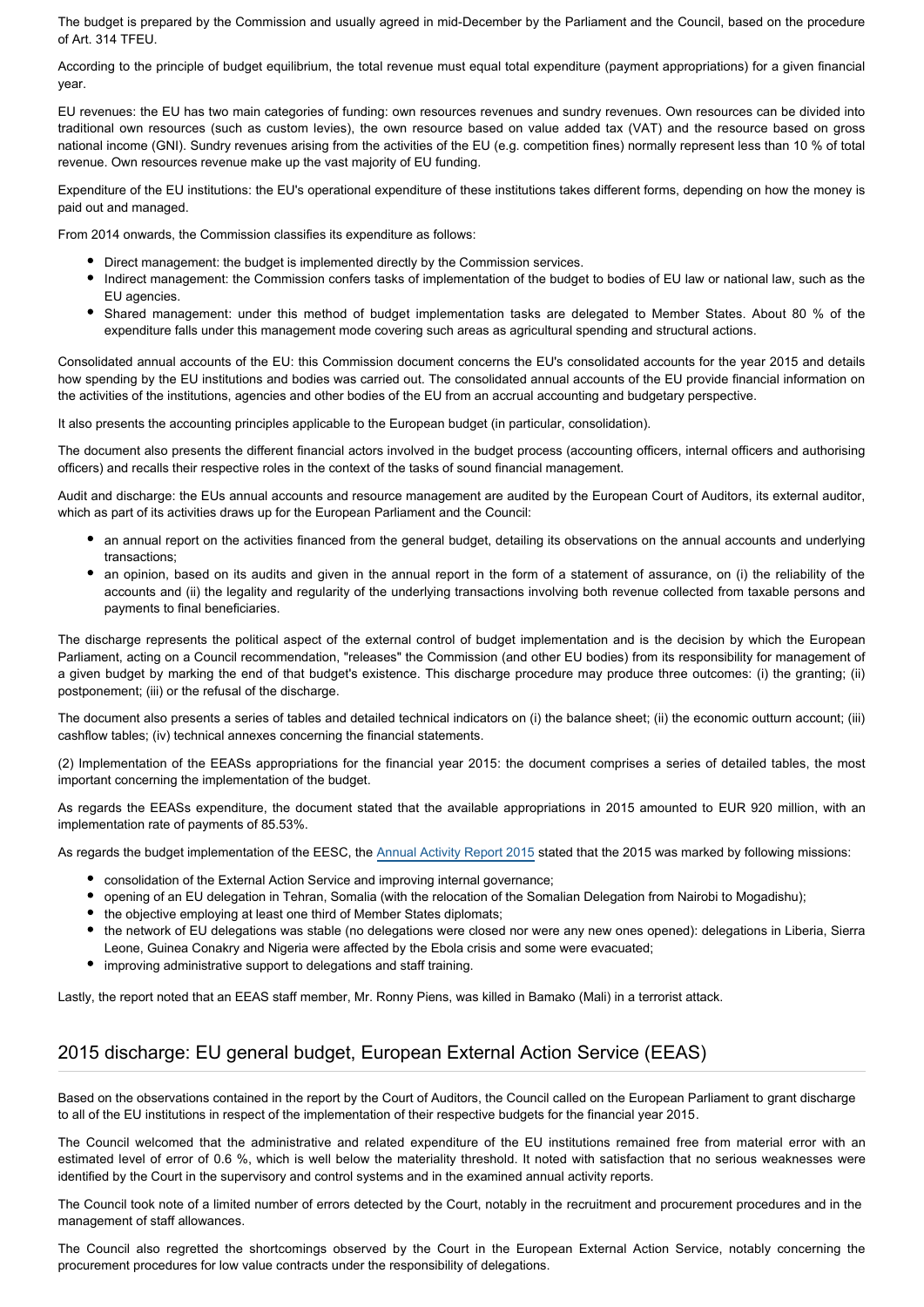It regretted that supervisory and control systems in delegations are not yet fully sound and reliable. It called on the European External Action Service to reinforce its guidance on the design, coordination and execution of procurement and selection procedures in delegations and to provide more training opportunities to its staff in delegations to avoid similar weaknesses in the future.

# 2015 discharge: EU general budget, European External Action Service (EEAS)

The Committee on Budgetary Control adopted the report by Benedek JÁVOR (Greens/EFA, HU), calling on the European Parliament to grant the High Representative of the Union for Foreign Affairs and Security Policy discharge in respect of the implementation of the budget of the European External Action Service for the financial year 2015.

Members noted that, according to the Court of Auditors, the overall level of error in Heading 5 (Administration), including the budget of the European External Action Service (EEAS), continues to be relatively low with an estimation at 0.6 % in 2015. No significant weaknesses were identified as regards the annual activity report and the internal control system of the EEAS.

Budget and financial management: Members noted that the total budget of the EEAS for 2015 was EUR 602.8 million, representing a total increase of 16.2 % compared to 2014, which resulted from the transfer to its budget of EUR 71.5 million from the Commissions administrative budget (EUR 25.2 million) and from other budget lines (up to EUR 46.3 million) to finance the common costs of the Unions delegations such as rents, offices security and IT costs.

Members regretted the increase of the average rate of anomaly on commitments to 22.4 % in 2015 (compared to 18.3 % in 2014) at the level of ex ante controls. They pointed out that the execution of the EEAS administrative budget remains a point of concern as certain delegations receive budget contributions from the Commission.

EEAS actions: Members made a series of observations on the management of the EEAS:

- remedy certain weaknesses found by the Court in the recruitment procedures of local agents in delegations and in procurement procedures;
- pay attention, especially in delegations, to business continuity and document management as key internal control standards;
- ensure a more balanced distribution of staff: the share of Member States diplomats represents 32.9 % of the EEAS overall AD staff in comparison to 33.8 % in 2014; this proportion is higher in delegations with 43.1 %;
- reshape its conditions and recruitment policies in order to attract both genders equally for management positions, the ratio is currently at 21.4 % / 78.6 %.
- make geographical balance an important element of the EEAS human resources management, particularly with respect to the Member States that have acceded the Union in 2004 or after;
- develop the role of Union delegations, particularly facilitating and supporting coordination between Member States in providing consular assistance;
- join the future Inter-Institutional Agreement on a Mandatory Transparency Register, including for the Union delegations, insofar as this is legally possible.

The EEAS is called upon to present a review of its human resources policy in the course of 2017, addressing issues such as gender balance and mobility of staff between institutions, while taking also into consideration its impact in terms of human resources for the strengthening of the Union external action and visibility through the Union global strategy.

Members called on the EEAS for an overhaul of its building policies in line with the recommendations made by the Court of Auditors. They supported the implementation of a medium and long term strategy to identify all possible options in this area from investment priorities or possibilities of purchases to renting renewals or to the sharing of premises with Member States, taking into account staff projections and policy planning and development.

Members urged the EEAS to reinforce its management control and monitoring tools of all the costs incurred in the building policy in order to ensure an accurate overview and follow-up of all the expenditure in this area.

Lastly, Members stated that the security of the EEAS and of its delegations needs to be further strengthened. They called on the EEAS to give priority to it when choosing buildings and spaces for its delegations.

# 2015 discharge: EU general budget, European External Action Service (EEAS)

PURPOSE: to grant discharge to the European External Action Service (EEAS) for the financial year 2015.

NON-LEGISLATIVE ACT: Decision (EU) 2017/1620 of the European Parliament on discharge in respect of the implementation of the general budget of the European Union for the financial year 2015, Section X European External Action Service.

CONTENT: with the present decision, the European Parliament grants the High Representative of the Union for Foreign Affairs and Security Policy discharge in respect of the implementation of the budget of the European External Action Service for the financial year 2015.

This decision is in line with the European Parliament's resolution adopted on 27 April 2017 and comprises a series of observations that form an integral part of the discharge decision (please refer to the summary of the opinion of 27 April 2017).

Amongst Parliaments main observations in the resolution accompanying the discharge decision, the latter called on the EEAS to remedy certain weaknesses found by the Court in the recruitment procedures of local agents in delegations (i.e. a lack of transparency as regards certain steps of the procedure) and in procurement procedures (notably incorrect appraisals of offers compared to technical specifications or use of the incorrect procurement procedure) organised by delegations.